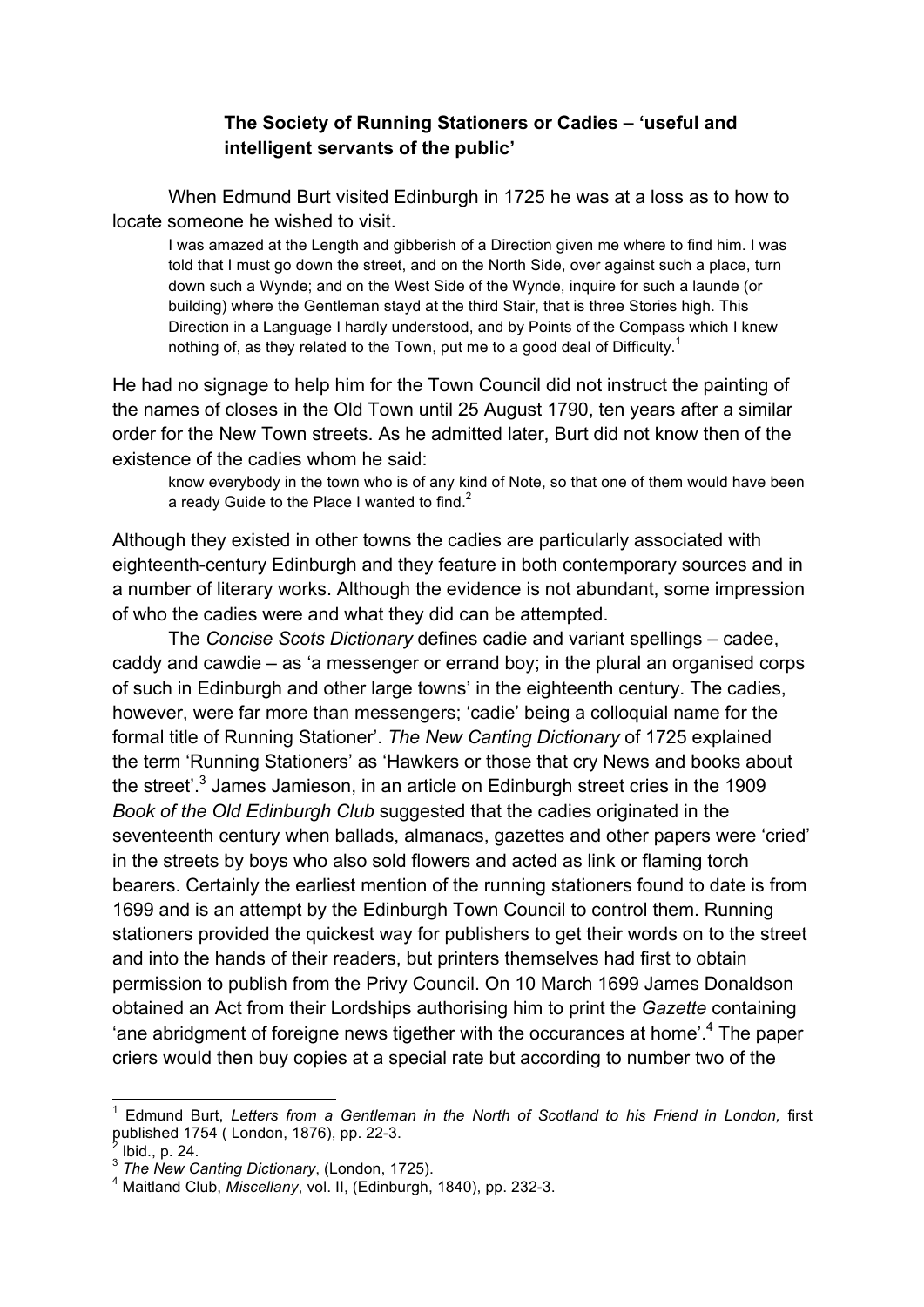Town Council's *Rules and Instructions* issued around the same time, none should sell papers or pamphlets without these being approved by the Magistrates – 'in order to prevent the dispersing of profane and scandalous Papers'.<sup>5</sup>

The Council also stipulated that everyone who entered the Company should give security of ten pounds Scots for his honesty and good behaviour and pay 14 shillings and six pennies into the Company's box which would be opened each August and the funds dispersed according to need. The other regulations indicated best practice or perhaps the Council's wish list for this company of paper criers, namely:

Everyone of the Companie shall behave himself Decently, and shall not use any unbecoming Language (such as Son of a Whore or the like) to one another, much less to any other Person. Members of the company shall go to Church every Lord's Day, and therein behave themselves Discreetly during Divine Worship; And such as cannot already Read and write, shall go to school one Dyet every Week-day.

Whoever be found fighting with any, Beating his Neighbour or keeping Correspondence with Thieves, Pickpockets, debauched Persons, or shall buy any Paper or Pamphlet in a clandestine manner, shall lose his Privilege.

When one is called to go on an Errand, or to sell a Paper, where two or more are present, he who cometh first to the Person who called him, shall have the Benefit of what is sold or had for going the Errand, unless the Person who called otherways determine it. And when they are sent an Errand, if the Business wherein he is instructed, or thing committed to him, be miscarried through his Default, he shall lose his Privilege and be further punished as the Magistrates or their Foresaids shall think fit and his Cautioner shall make good the Damage to the party injured, to the value of Ten Pounds Scots. $6$ 

A cautioner was someone who was bound as security for another. The number of the Company was not to 'exceed Twenty Persons' who would be recognised by the wearing of 'a kind of Apron of Blew Linnen made in the Form of a Bag.' Furthermore the Council authorised James Donaldson to inspect the company to ensure observance of the rules 'for this present year to August 1700'.<sup>7</sup>

That the measures of control had a limited effect is evidenced by the Privy Council's 'Warrand Anent Pamphlets and the sellers of them' of 17 April 1704.<sup>8</sup> A great amount of unlicensed material was being printed and publically sold in Edinburgh and their Lordships warned the town magistrates to take action by examining both printers and sellers and committing the offenders to prison. As a licensed publisher James Donaldson had his newspaper monopoly challenged by Adam Boig whom the Privy Council authorised on 13 February 1705 to print the *Edinburgh Courant* thrice weekly with foreign, home and shipping news. When the Lords refused Donaldson's petition against what he considered a breach of his exclusive license, he then alleged that Adam Boig gave the *Courant* to the paper sellers at four shillings a quair below the common price and had similarly undercut

 <sup>5</sup> National Library of Scotland, MS/1.22 (201), *Rules and Instructions by the Town Council of Edinburgh to be observed by All who are permitted to cry Gazettes and other Papers, or to sell Roses and Flowers, or to Carie Links upon the Street of Edinburg, (Noblemen and Gentlemen's Servants*  excepted).<br><sup>6</sup> Ibid.

 $7$  Ibid.

<sup>8</sup> Maitland Club, *Miscellany*, p, 239.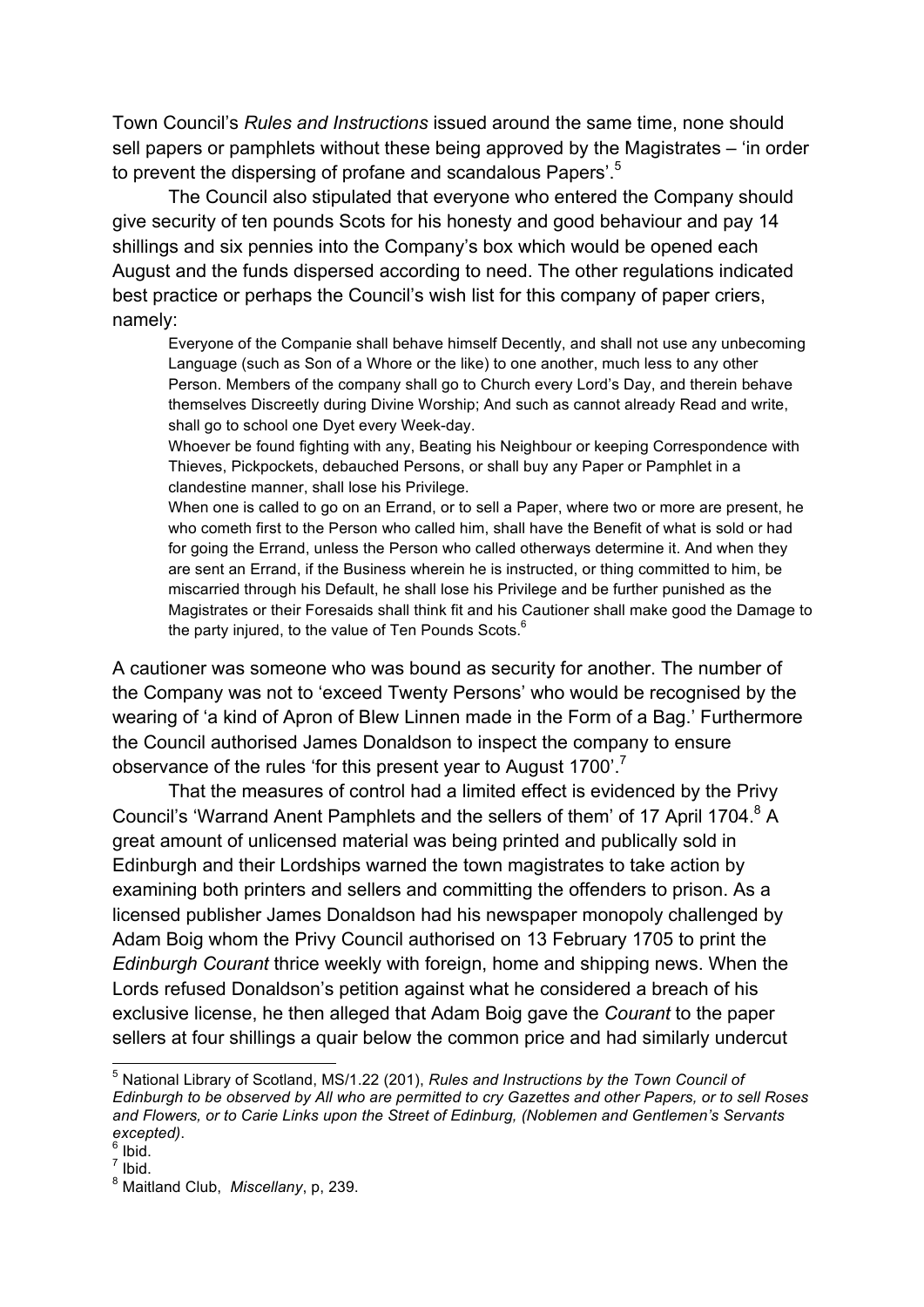the *Gazette* with the Postmaster: Donaldson in turn lowered his prices but Boig persuaded the paper criers not to sell the *Gazette*, to deny that it had been printed and 'to extol Mr Boig and the *Courant* as a paper much preferable to the *Gazette* both in respect of foreign and domestick News'.<sup>9</sup> Donaldson had to suspend publication for a month. Clearly the paper criers had been able to exercise a degree of power but some agreement seems to have been reached as, on 3 August 1705 and in several subsequent editions, the *Edinburgh Gazette* announced:

Matters being adjusted between the writer of the Gazette and the Paper-Cryers; the Gazettes are only now to be sold by the said Paper-Cryers and by none else.<sup>10</sup>

While Boig was allowed to continue publishing material officially approved, he sold the *Courant* at the Exchange Coffee House.

By 1710, however, the apparent 'scandalous livings' and 'many wicked and debauched practices' of the paper sellers caused the City printers to complain to the Town Council who dissolved the Society of Paper Cryers and allowed all persons to cry papers within the City and Liberties upon their first giving Bond and Caution to the Clerks.<sup>11</sup> Accompanied by his cautioner, a prospective paper crier had to promise to conform to the specified regulations which included the requirement to cry papers from nine in the morning to eight at night; to attend at the Council Chamber in case of fire and to hand about and carry water, buckets and lights; to wear honest and suitable apparel, with clean linen; and if unable to read, to attend the Town's public Charity School. He was then registered in the Town Court Books, and issued with a certificate authorising him to sell papers.12 The Council appointed James Wardlaw, stationer, to oversee the act and set out a table of prices to be paid by the paper criers to the printers for various publications. Wardlaw, assisted by the Town Guard, had the authority to arrest unauthorised paper sellers.

On display in the People's Story Museum is a Cadies' box on which appears the legend :

Act: of the Town Council of Edinbr in favour of Cadies Paper Criers Incorporated 1714. These are hereby granting Warrant to any of the Town's Guard to take and apprehend all persons that shall be found crying Ballads or Other Papers upon the streets of Edinburgh except those that are incorporated in the Society of Paper Criers and that upon application of any of the said Society and that the Person or Persons so found crying be imprisoned in the Town Guard of Edinburgh till they are examined by the Magistrates.

William Maitland also asserted in his *History of Edinburgh* published in 1753, that the 'Cadees, Errand-men, News or Pamphlet-sellers' had 'no Manner of Government among them' until 1714.<sup>13</sup> With little variation such as omitting the phrase 'son of a whore', he sets out the orders previously issued but dates them as 1714 as does the cadies' box so it may be that the society was reinstated in that year. Certainly a

 $\frac{9}{10}$  lbid., p. 252.<br> $\frac{10}{10}$  NLS, R.291.b.6, *The Edinburgh Gazette*, 3 August 1705.

<sup>&</sup>lt;sup>11</sup> Edinburgh City Archive, SL1/1/39, Minutes of the Town Council, 6 September 1710.<br><sup>12</sup> There is a certificate in the collections of City of Edinburgh Museums.<br><sup>13</sup> William Maitland, *History of Edinburgh from its Foun* 1753), p. 326.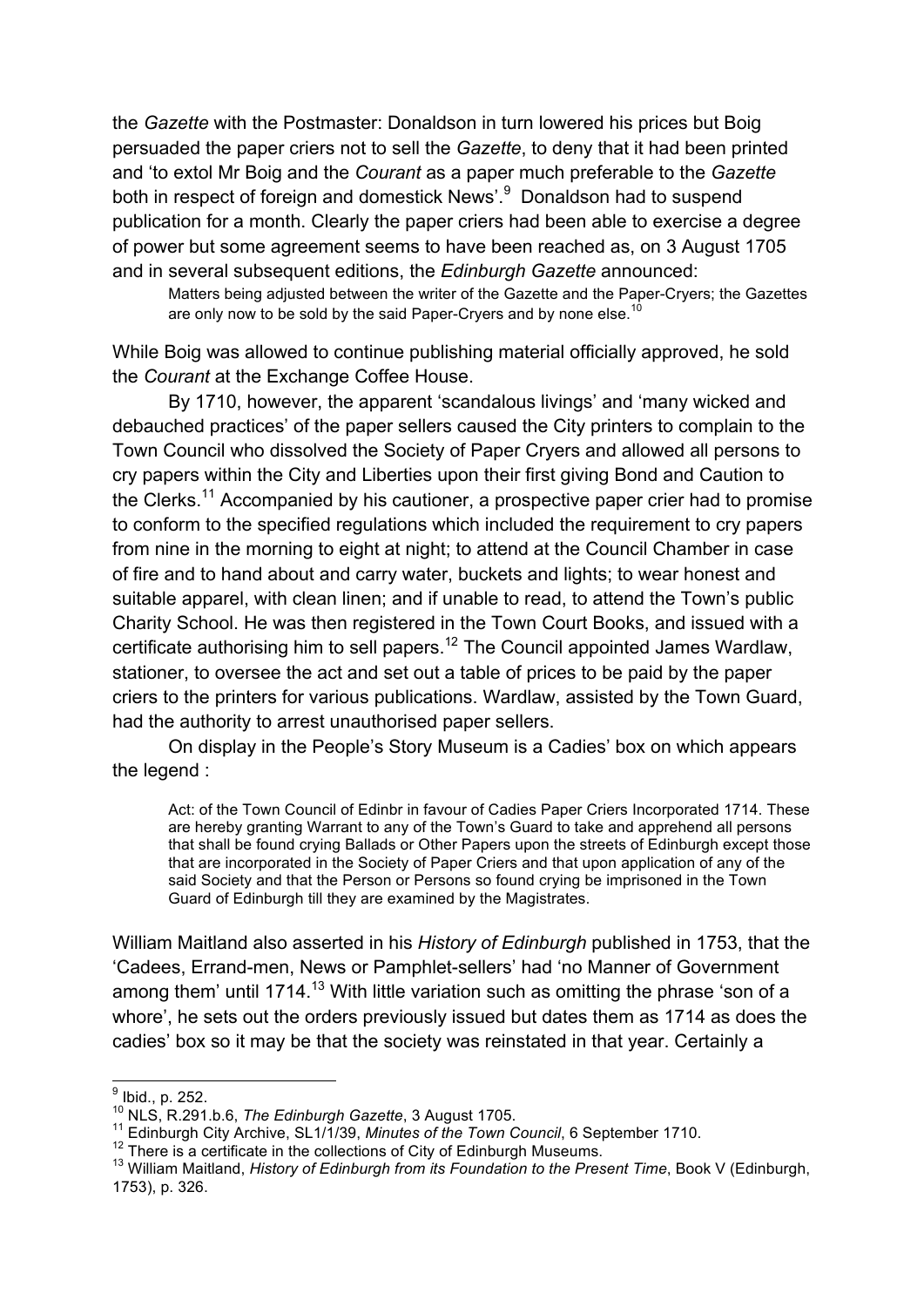petition of 30 June 1739, given in to the Lord Provost and Magistrates of Edinburgh by George McLaren Preses on behalf of the Running Stationers of the City, refers to the Town Council having 'many years ago' erected them into a Society 'under the name and designation of running stationers'.<sup>14</sup> McLaren alleged that they had been serving the public for upwards of fifty years which, allowing for exaggeration would date their origins to sometime before the 1699 rules. Editions one to four of the *Gazette* were published in 1680.<sup>15</sup>

McLaren's petition concerned the infringement of the privileges of his society to which, he said, everyone before admission had to pay ten guineas for the benefit of the sick, to find caution for his behaviour and to be on regular duty at the City Guard as per the orders of the Town Council. However a number of persons:

some of them claiming as old soldiers the benefit of an act of parliament and others without any authority at all take upon themselves to act in the character of running stationers or cadies.<sup>16</sup>

McLaren submitted a list of offenders whom he wished the Town Council to prohibit from acting as running stationers or cadies. While the magistrates granted the petition they subsequently published an *Act and Ordinance for Regulating the Street-Cadies* as complaints had been made about exorbitant fees for services as well as the operations of non-authorised persons. A Cadie now had to wear a numbered badge on the left breast of his upper coat; and failure to comply entailed a fine of five shillings sterling and 48 hours of imprisonment for each offence.



David Allan, *An Edinburgh Porter or Caddie*, 1785, National Galleries of Scotland.

Any refusal to go on an errand without a reasonable excuse meant a fine of two shillings and sixpence and imprisonment of 24 hours; and for any demand above the published scale of fees, a fine of five shillings and 48 hours in the City Guard-house.

<sup>&</sup>lt;sup>14</sup> National Records of Scotland, RH9/14/131, *Petition of George McLaren*, 30 June 1739.<br><sup>15</sup> NLS, Rv.II.a.20.

<sup>15</sup> NLS, Ry.II.a.20. <sup>16</sup> NRS, RH9/14/131, *Petition*.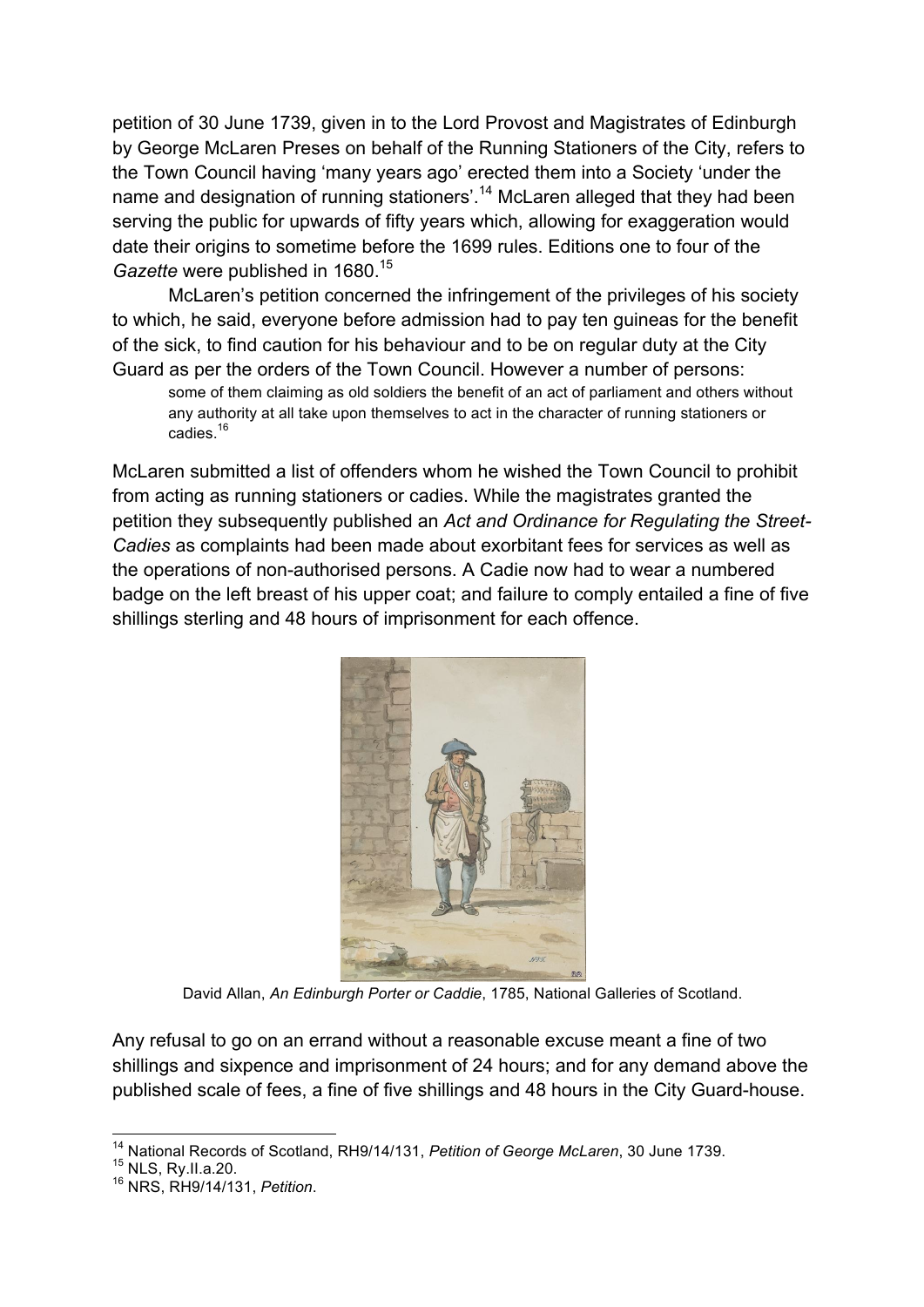

James Grant, *Old and New Edinburgh, City Guard-house*.

An errand within the City walls merited one halfpenny sterling with one penny sterling for Canongate, the Abbey or the 'Liberties' (areas immediately outside the walls) and threepence for every mile beyond. The age of entry to the society was fixed at ten years with payment of 12 shillings sterling to the Box for the use of their poor and a quarterly subscription of one shilling sterling. Boys under 10 years could 'ply the streets' on providing caution of five shillings sterling and a certificate of age.<sup>17</sup>

How effective the various measures of control attempted by the Town Council were is debatable. On 20 January 1743, for example, the *Caledonian Mercury* reported that the Magistrates had intimated to the relevant office-bearers of the Societies of Barbers and Constables as well as the Tronmen (chimney sweeps), Chairmen, Creelmen and Cadies to inform their members that the laws against prophaning the Lord's Day, swearing, drunkenness, gaming and 'all manners of Vice and Immorality' would be carried out.<sup>18</sup> A fracas in 1747 between a soldier in Lord John Murray's Highland Regiment and several street cadies resulted in the wounding of James Petrie 'the dumb cadie' and the arrest of the soldier.<sup>19</sup> In the following year, however, two Running Stationers found themselves in prison after 'assaulting, beating and bruising' in Libberton's Wynd ', a Gentleman's servant carrying a lighted Flameaux before a Lady'.<sup>20</sup> Clearly they thought him to be an interloper and had to pay a fine of 20 shillings each for their mistake – servants of gentlemen and ladies being exempt from the exclusive rights of the cadies. However the wearing of a badge of office proved advantageous later in 1748. Several instances of gentlemen having lost their overcoats in establishments resulted in the cadies warning them that 'when a Gentleman sends for his Coat he take the cadie's name and number of his

<sup>&</sup>lt;sup>17</sup> NRS, RH9/14/114, Act and Ordinance of the Magistrates of Edinburgh for Regulating the Street-<br>cadies. 26 July 1739.

<sup>&</sup>lt;sup>18</sup> Caledonian Mercury, 20 January 1743.<br><sup>19</sup> *Ibid., 11 December 1747.* 

 $20$  Ibid., 28 January 1748.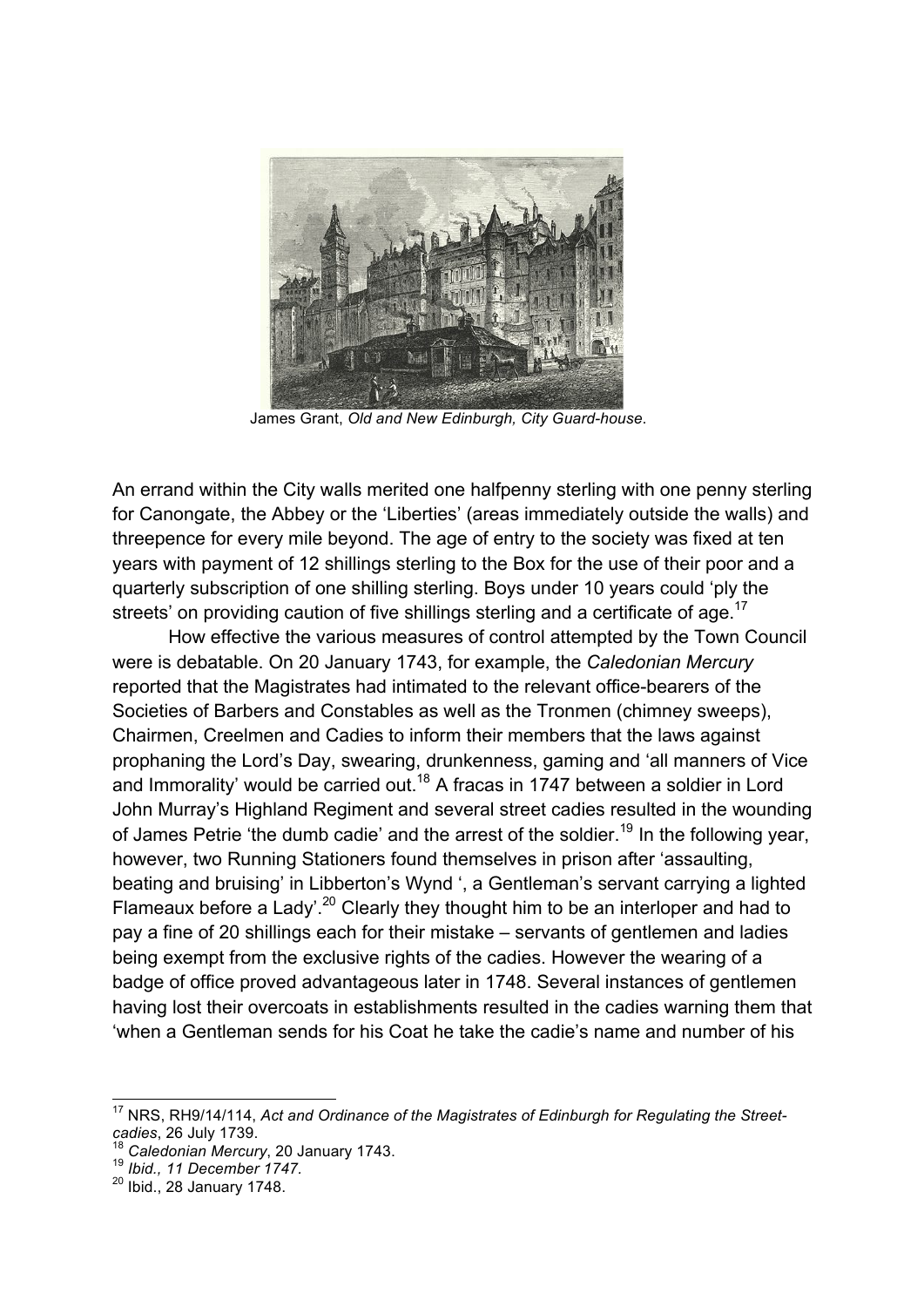badge'. If he neglects to do so 'he has only himself to blame and not the Society of Cadies'.<sup>21</sup>

In an Act of Council of 1759 the Magistrates reiterated for the cadies a catalogue of forbidden behaviours, namely:

swearing, profaning the Lord's Day, frequenting Houses of bad Fame or going with Gentlemen to such Houses, procuring or keeping company with Whores, Thieves or Persons of bad Character, gaming, drinking to Excess, quarrelling, fighting, neglecting to perform what they are employed to do, giving saucy or impertinent Answers, exacting a higher Fare than these after-mentioned, picking or stealing....<sup>2</sup>

Once again it appears that the Town Council felt it necessary to 'bring in proper Regulations for preventing the frequent and just Complaints made against the cadies'.<sup>23</sup> This time the Magistrates erected the cadies into a society of not more than 60 with the power to elect annually a Preses, Boxmaster, three Key-keepers and a Clerk. Entry money was fixed at a crown with sixpence quarterly for the support of sick and poor members. A new regulation with regard to the wearing of the badge appeared for a cadie who, on entering the service of a nobleman:

Shall come to the Council-chamber and acquaint the magistrates thereof and leave his badge in a Box to be made for that Purpose where it is to remain during his continuation in that service and upon his being discharged, his Badge shall be returned to him, but he is not to ply as a Cadie during the Time his Badge is lodged in the Council-house. $^{24}$ 

Cadies had to congregate at the Old Coffee-house Stair-foot but six or so cadies in rotation were to be on duty in the street or at the City-guard from ten at night until four in the morning. Fees for errands undertaken remained the same as 20 years previously. The Town Council ordered 500 copies of this act to be printed and obliged every cadie to keep one in his pocket to be shown when asked.

Interestingly no mention of crying papers appeared in this act but the Seal of Cause given to the Society of Running Stationers or Cadees on 23 January 1771 granted 'the sole Privilege of dispercing and crying Ballads and other periodical performances' as well as the 'Privilege of….Exercising the Business of Cadee' and prohibited 'Chairbearers and others from exercising these privileges'.<sup>25</sup> In requesting that the Society of Running Stationers be erected into a Fraternity by Seal of Cause similar to that of the Brewers Servants, the Coach Drivers and the Firemen, the Preses George McLaren argued that this would give greater security and regularity to the management of their funds and the maintenance of their poor, widows, sick and burial of their dead. As justification he maintained that the cadies had never had recourse to seek assistance from the City's funds or from those of the hospitals; on the contrary the Society had made voluntary contributions to the support of the

 $21$  Ibid., 27 December 1748.

<sup>22</sup> ECA, Moses Bundles, vol. VI, No 6604, *Act of Council containing Regulations for Cadies,* 14 February 1759.

 $^{23}$  Ibid.

 $^{24}$  Ibid.

<sup>25</sup> ECA, Moses Bundles, vol. VI, 6604, *Humble Answer and Petition,* 16 October 1770, *Remarks on the Seal of Cause*, December 1770, *Act of Council on Report Anent Cadees*, December 1770. Moses Bundles Supplementary, No 5 Item 222, *Answers of George McLaren, Preses to the Society of Running Stationers*, 17 January 1771.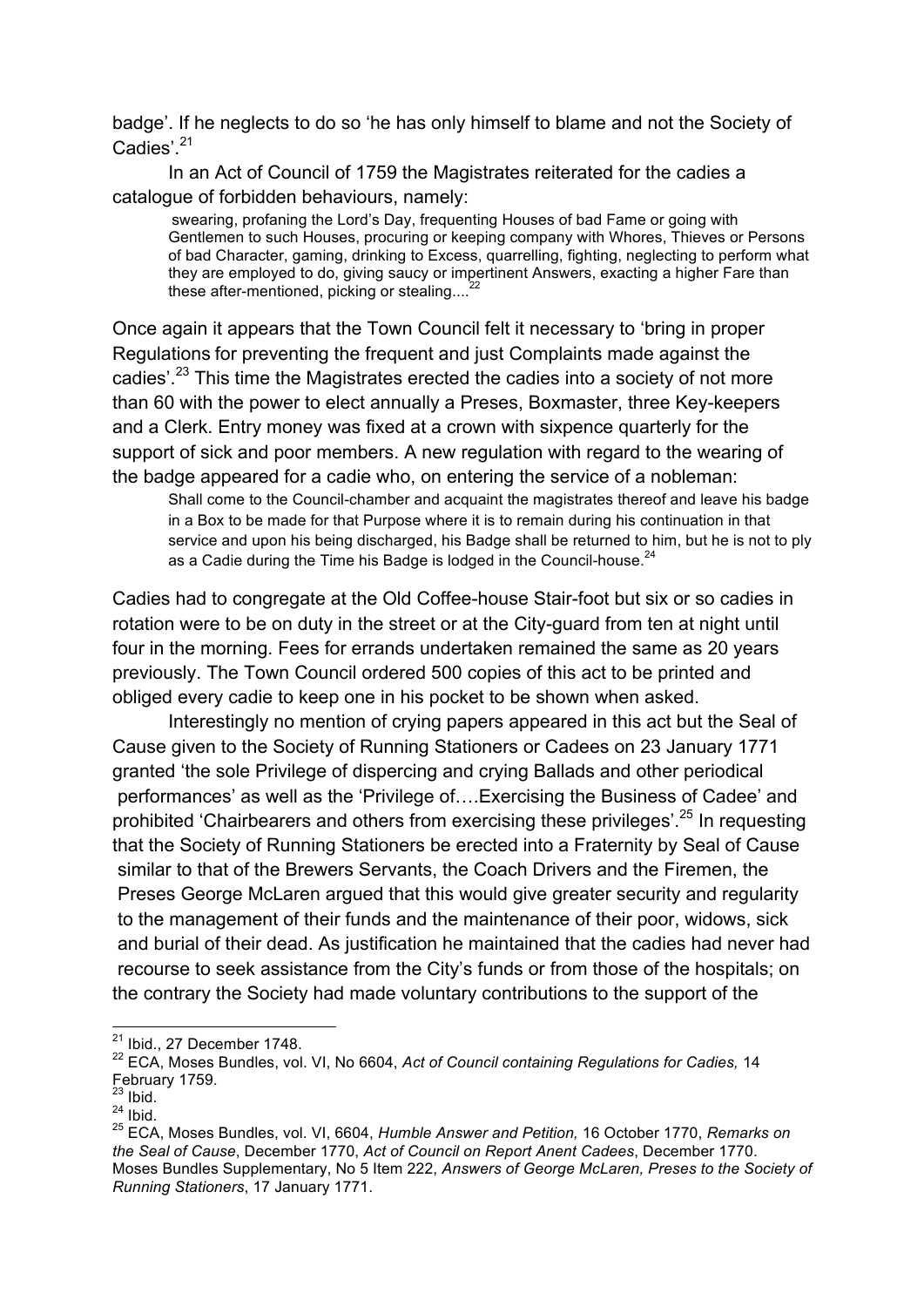Infirmary and Poor House, more generously than any other society. The *Caledonian Mercury* of 31 January 1767 indeed reported the donation of three guineas from the Society of Cadies for the Charity Work-house.

The grant of a Seal of Cause in 1771 gave the Society of Running Stationers an official measure of respectability which seems a far cry from Edmund Burt's 1725 description of the cadies as 'a very useful Black-guard' who 'in Rags lye upon the Stairs and in the Streets at Night' – a direct contradiction of the 1699 rules which specified 'decent Apparel and an honest Lodging place'.<sup>26</sup> Similarly, Tobias Smollett in his novel *Humphrey Clinker* of 1771 called the cadies 'shabby in their appearance, and rudely familiar in their address'; and Robert Chambers in *Traditions of Edinburgh* first published in 1824 when the cadies were still operating, wrote of them as 'a ragged, half-blackguard-looking set'.<sup>27</sup> Yet in order to become a member of the Society of Running Stationers, an applicant had in 1759, to pay an entrance fee of a crown with subsequent quarterly payments of 6d while by 1770, the entrance money had been raised to ten guineas with quarterly payments of one shilling. Such payment at a time when a day labourer earned £14 annually implies that prospective cadies had to be men of some means. And how did they earn that entrance money without being members of the Society? Perhaps it was all propaganda to comply on paper with civic regulations.

By the mid-eighteenth century, however, cadies were unlikely to be sleeping on stairs. The first mention of the occupation of Running Stationer in the parish records of marriages and baptisms is in 1752 when James Crichton married Margaret daughter of deceased wright John Denholm, both residing in the South East parish of Edinburgh. Two years later fellow Running Stationer John Newbigging of the North Kirk parish married Margaret daughter of the deceased John McNeil gardener in the Abbey in the South East parish. Between the years 1752 and 1797 the occupation of Running Stationer appeared 22 times in the marriage records and cadie once. Similarly there are frequent entries in the register of Edinburgh baptisms, giving the father's occupation as Running Stationer, or citing a witness as being a Running Stationer. For example, in March 1793 William Ross Running Stationer and Catharine Lothian his spouse of the High Kirk parish had their daughter, born on 2 March, baptised as Catherine; witnesses being Joseph Mackay Running Stationer and Peter McGregor Vitner both in Edinburgh. However lowly, William Ross, whose son was born two years later, does not sound like a wretch sleeping rough.

Some indication that the Running Stationers possessed funds comes from periodic press reports. In August 1753 they donated a plate worth ten guineas as a prize at Leith Races, followed by a ball for the benefit of the Races 'at which there was a splendid Appearance of Gentlemen and Ladies'.<sup>28</sup> In addition to the charity donation of 1767, they gave 30 guineas towards the raising of the Edinburgh regiment in 1778, £21 towards the University building fund in 1789, £5 towards

<sup>26</sup> Burt, *Letters*, p. 23; NLS, MS/1.22 (201). <sup>27</sup> Robert Chambers, *Traditions of Edinburgh* <sup>28</sup> *Caledonian Mercury*, 2, 6 August 1753.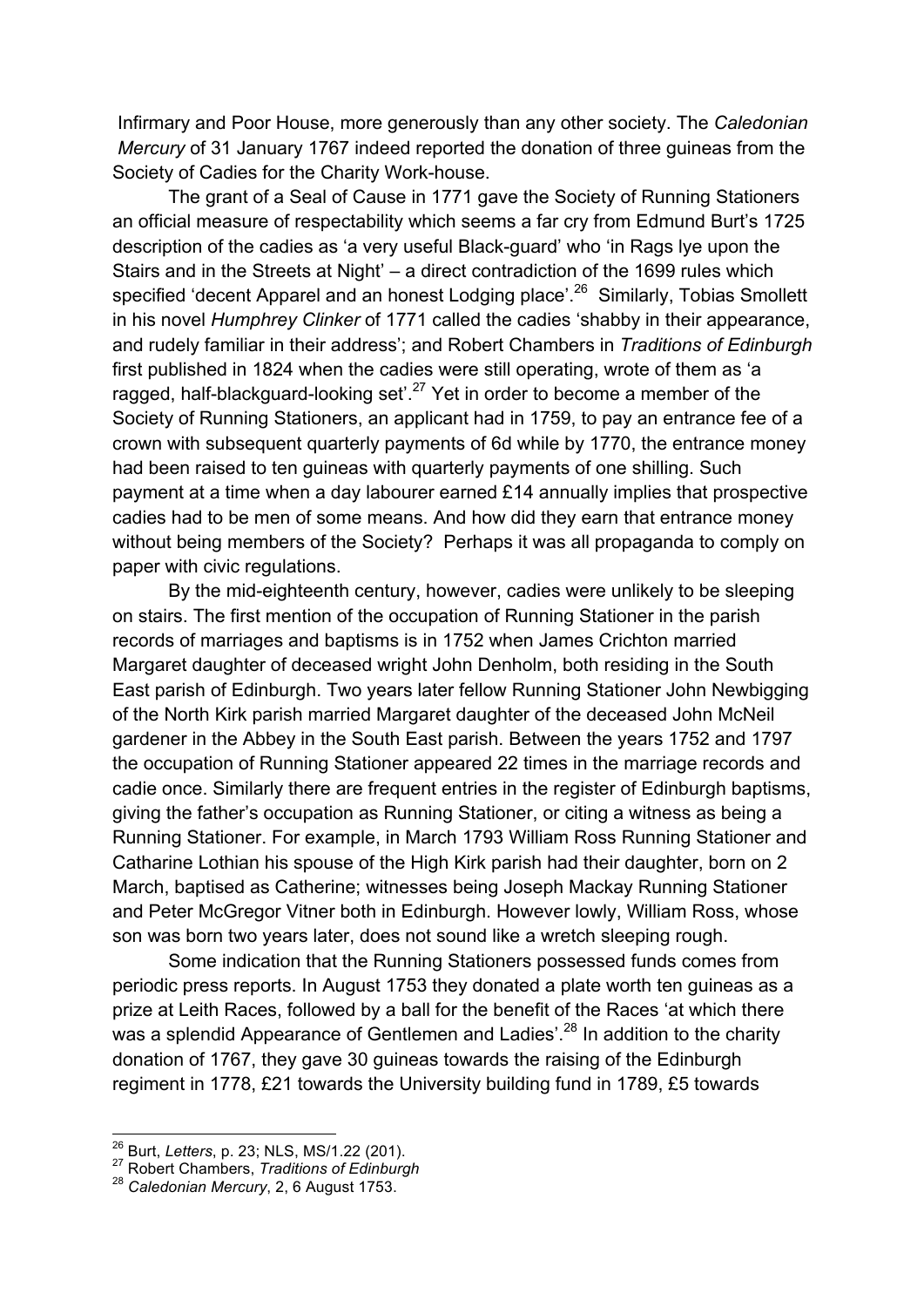making up the City's loss from selling meal at reduced prices in 1796 and five guineas annually during the wars with France in the 1790s.

Contemporaries generally agreed as to the trustworthiness of the cadies. Edmund Burt wrote in 1725 that they were 'often considerably trusted, and, as I have been told, have seldom or never proved unfaithful'.<sup>29</sup> Tobias Smollett in 1771, considered that 'there is no instance of a cawdy's having betrayed his trust'; while Edward Topham in a letter from Edinburgh in 1774, felt you could 'trust them with what sum of money you please, you are quite safe'.<sup>30</sup> Robert Reid, reminiscing about a visit to Edinburgh in 1784, remembered that 'the caddies bore a high character for honesty and conduct, so much so, that they were frequently entrusted with the charge of delivering large sums of money, and of very valuable articles'.<sup>31</sup> When incidents of the kind of behaviour banned by the magistrates occurred, the Society was quick to distance itself from the offender as in a forgery case in November 1773 which led to the statement that 'the Incorporation of Running Stationers ever since they were erected into a society have behaved themselves with the strictest candour and honesty'.<sup>32</sup> They therefore informed the public that 'one MacKinnan said to be one of their number' and who had been found guilty of forging a Post Office mark upon several letters, had never been a cadie but was 'an old soldier'.33

A case which came before the Court of Session in 1789 involved a person who held a licence from the magistrates to officiate as a cadie or running stationer but who was not a member of the society. Two years previously a country gentleman visitor to Edinburgh lost a favourite pointer dog and he asked the sedan chairman he had hired to enlist the services of some of the most active cadies to find the animal. This the chairman undertook but after a search of three hours in company with several cadies, he returned to the gentleman to confess his failure. He discovered, however, that the cadie who operated outside the society had found the dog and pocketed the guinea reward which the gentleman had intended to be divided among those involved in the search. When remonstrations by the Preses of the Society of Running Stationers had no effect, the Preses had the offender committed to the City Guard, but even when ordered in Court by the presiding Baillie to surrender his badge, licence and the guinea, he refused and was recommitted. A few days later he relinquished his badge and was freed but then sued for damages against the Magistrate, the Clerk of Court and the Preses of the Running Stationers. The Lords Ordinary of the Court of Session unanimously judged against him.<sup>34</sup>

When Robert Fergusson published his poem *Auld Reekie* in 1773, he attributed the incidence of fewer crimes in the City to the watchfulness of the cadies. The usefu' cadie plies in street,

<sup>&</sup>lt;sup>29</sup> Burt, *Letters*, p. 24.<br><sup>30</sup> Tobias Smollett, *The Expedition of Humphry Clinker*, vol. 2 (Edinburgh, 1771), p. 65; Edward<br>Topham, Letters from Edinburgh (London, 1776), p. 359.

<sup>&</sup>lt;sup>31</sup> Robert Reid, *Glasgow, past and present* (Glasgow, 1884), p. 148. <sup>32</sup> *Caledonian Mercury*, 27 November 1773.

 $33$  lbid.

<sup>34</sup> Ibid., 2 July 1789.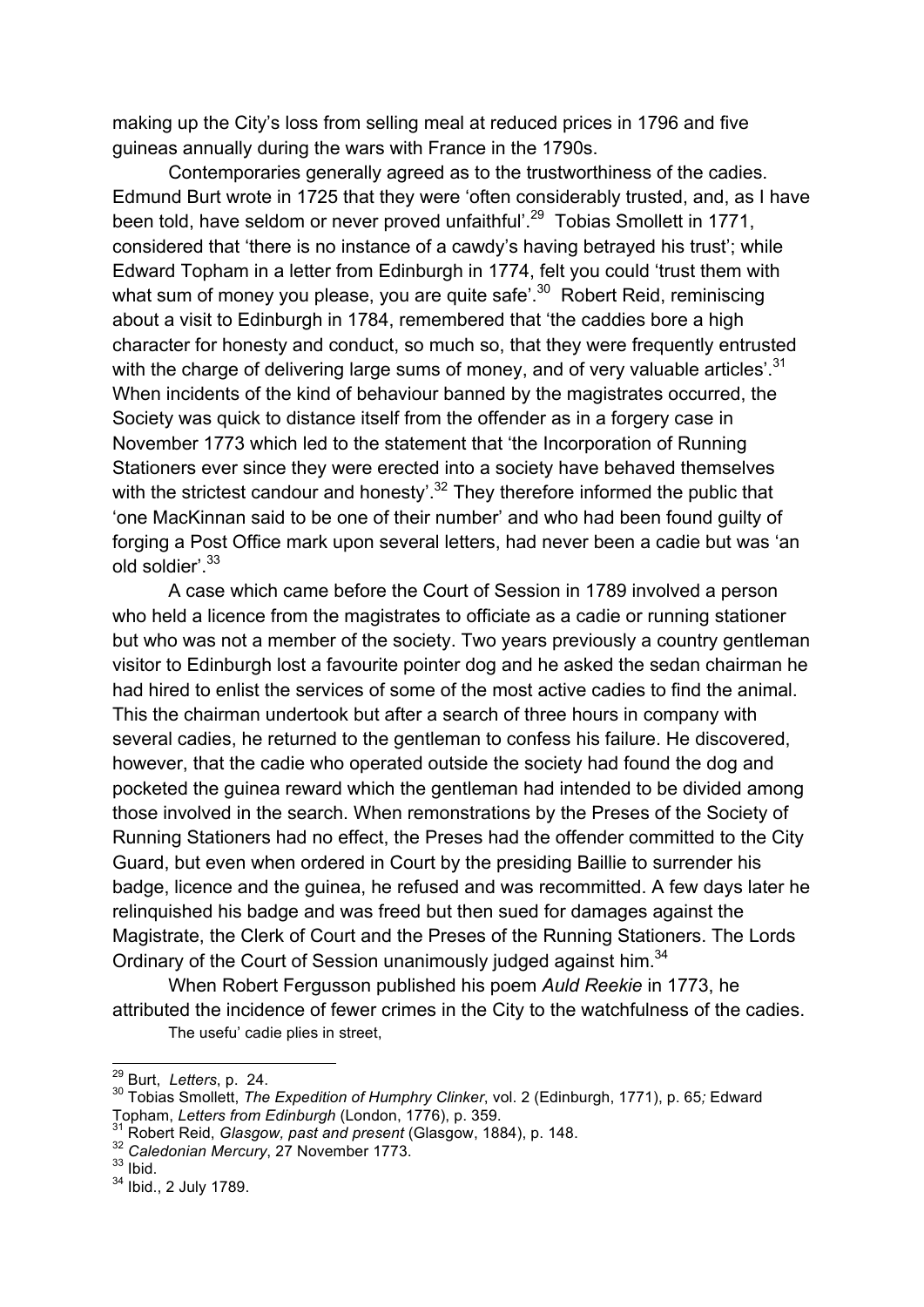To bide the profits o' his feet: For, by thir lads Auld Reekie's fouk Ken but a sample o' the stock O' thieves, that nightly wad oppress, And make baith goods and gear the less.

Edward Topham agreed as he concluded that it was entirely due to the cadies that 'there are fewer robberies and less house-breaking in Edinburgh than anywhere else'. <sup>35</sup> A few years earlier the *Caledonian Mercury* had reported an example of the cadies' watchfulness when two young fellows who specialised in 'hawking Manchester goods through the country' were apprehended 'by the vigilance of some cadies and contained in the City Guard'.<sup>36</sup>

Cadies had the reputation of knowing within a few hours, everything about anyone who visited Edinburgh – a 'brotherhood of spies' as Robert Louis Stevenson called them more than a hundred years later. $37$  Having lived in the City for several months, Topham remarked in 1775:

the stranger would probably be astonished to find that, in a few hours, his caddy was acquainted with every particular regarding himself, where he was from, what was his purpose in Edinburgh, his family connections, and his own tastes and dispositions.<sup>3</sup>

George Innes of the Royal Bank of Scotland paid the cadies one shilling and sixpence for 'finding James Colquoun' in May 1760.<sup>39</sup> Robert Morris visiting Edinburgh in June 1774, 'Fell in Love with a fine young Girl: sent a Cadi to finde her out; and learn her name to be Miss Brown'.<sup>40</sup> Similarly when the Captain of a Man of War anchored in Leith Roads in 1779, had occasion to find a 'Spanish Boy' – the naval term given to a young woman in boy's clothing – who had stowed away on board and who had subsequently escaped, he employed cadies to find her. They located her in a 'Lodging in Town not very proper for the Residence of a Virgin'.<sup>41</sup>

As enumerated in 1739, 1759 and 1771 charges for undertaking errands varied according to the distance of the journey. Payments to cadies appear in many eighteenth-century account books such as those of Edinburgh merchant Alexander Anderson who, for example, paid one shilling for cadies in 1774; and of John Clerk of Eldin who laid out sums ranging from two pence to two shillings for unspecified tasks during the years 1769 to 1786.<sup>42</sup> Receipts for the Edinburgh Musical Society in 1760 show a payment of sixpence to a cadie 'going to Sir Alexr Dicks for the plan of the new Room' in June; and one of a penny in October for an errand 'anent the new Room'.43 Much earlier in the century George Stewart sent a cadie by post coach to Logie in Fife in 1728 but how much he paid is unrecorded.<sup>44</sup> A gentleman in 1788,

<sup>&</sup>lt;sup>35</sup> Topham, *Letters.* p. 87; Robert Louis Stevenson, *Catriona* (London and Edinburgh, 1893), p. 13.<br><sup>36</sup> Caledonian Mercury, 4 July 1768.<br><sup>37</sup> Robert Louis Stevenson, *Catriona* (Edinburgh and London, 1893), p. 13.<br><sup>38</sup>

*Expenditure Book 6 February1769 to 11 February 1786*. <sup>43</sup> NRS, GD113/5/208/14/24, *Papers of the Innes Family of Stow*. <sup>44</sup> NRS, GD237/22/23, *George Stewart to Archibald Stewart*, 1728.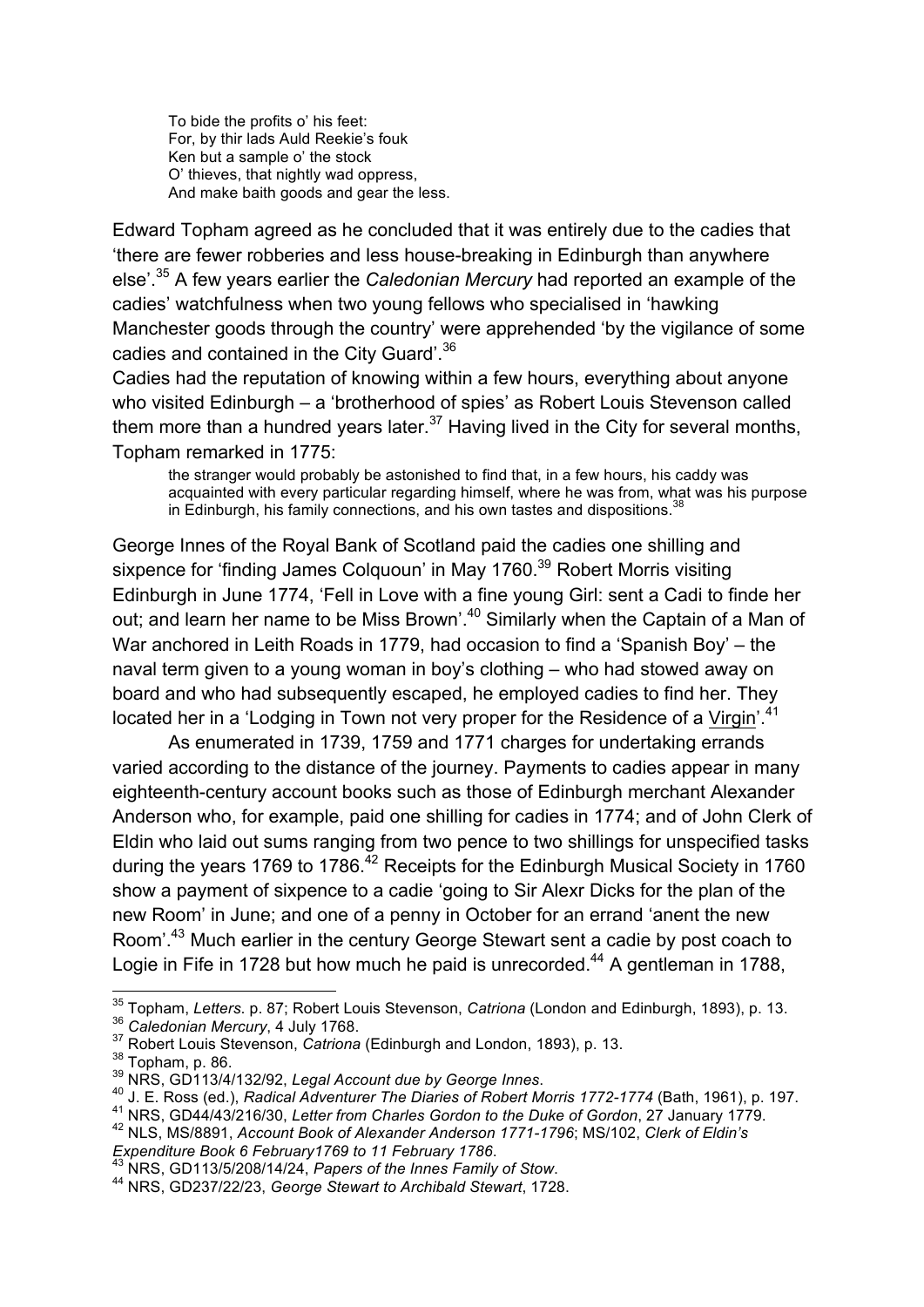however, levied a complaint against a running stationer who had been paid to deliver a letter on a Saturday evening but who had delayed until the following morning to the considerable embarrassment of the writer and the recipient. The cadie 'while he expressed his sincere contrition for the offence', pleaded as an extenuating circumstance, 'the darkness of the night' which had prevented him from seeing the name on the letter.<sup>45</sup> As it was his first offence in several years of service the magistrate inclined to leniency.

The Act of Council of 1759 expressly forbade the members of the Society of Running Stationers from 'procuring or keeping company with Whores', but Henry Mackenzie, writing retrospectively in 1825, claimed that 'they exercised the functions of Mercury in offices more confidential, though less moral and honourable than that of a messenger'.<sup>46</sup> Certainly Edward Topham thought that 'whether you stand in need of a valet de place, a pimp, a thief catcher, or a bully, your best resource is to the fraternity of Cadies'; and in the 1771 novel *The Expedition of Humphrey Clinker*, the cadies are said to be 'particularly famous for their dexterity in executing 'one of the functions of Mercury'.<sup>47</sup> Publisher William Creech comparing manners and behaviour in 1783 very unfavourably with those of twenty years previously, felt that in 1763 the Society of Cadies consisted of 'useful and intelligent servants of the public'; whereas in 1783 'the Cadies are few and these generally pimps or occasionally waiters at taverns<sup>', 48</sup>

In June 1774 Robert Morris wrote in his diary:

There is an useful set of people here called Câddy's, like Lacquey's de Place, hire two shillings a day, very intelligent, though some Rogues; Do all yr Business of all nature.

Some indication of how a cadie might be employed is given in Sir Walter Scott's novel *Guy Mannering*.

'Here you, sir' (to the waiter), 'go to Luckie Findlayson's in the Cowgate for Miles Macfin the cadie – he'll be there about this time, - and tell him I wish to speak to him.' The person wanted soon arrived. 'I will commit your friend to this man's charge', said Pleydell, 'he'll attend him, or conduct him wherever he chooses to go, with a happy indifference as to kirk or market, meeting or court of justice, or - any place whatever, and bring him safe home at whatever hour he appoint; so that Mr Barnes there may be left to the freedom of his own will'. This was easily arranged and the Colonel committed the Dominie to the charge of this man while they should remain in Edinburgh.<sup>4</sup>

The 1739 Town Council Act gave instructions with regard to a cadie who entered such private service, stipulating that he had to deposit his badge in a box in the Council Chamber. Badges were made of pewter, but two badges in the collections of City of Edinburgh Museums are of silver. One was donated to the City in 1933 and carries the city arms and the inscription *The Honourable Andrew Ramsay No 44 Running Stationer.* Charles Boog Watson, in an article written at the time of the donation, suggested that when caddy No 44 was employed by the Honourable Andrew Ramsay, son of the 8th Earl of Dalhousie, he deposited his pewter badge in

 <sup>45</sup> *Caledonian Mercury*, 9 October 1788.

<sup>&</sup>lt;sup>46</sup> Henry Mackenzie, *Anecdotes and Egotisms*, ed. Harold William Thompson (London, 1925), p. 61.<br><sup>47</sup> Topham, p. 87; Smollett, *Humphry Clinker*, p. 66.<br><sup>48</sup> William Creech, *Fugitive Pieces* (Edinburgh, 1791), p. 72.<br><sup></sup>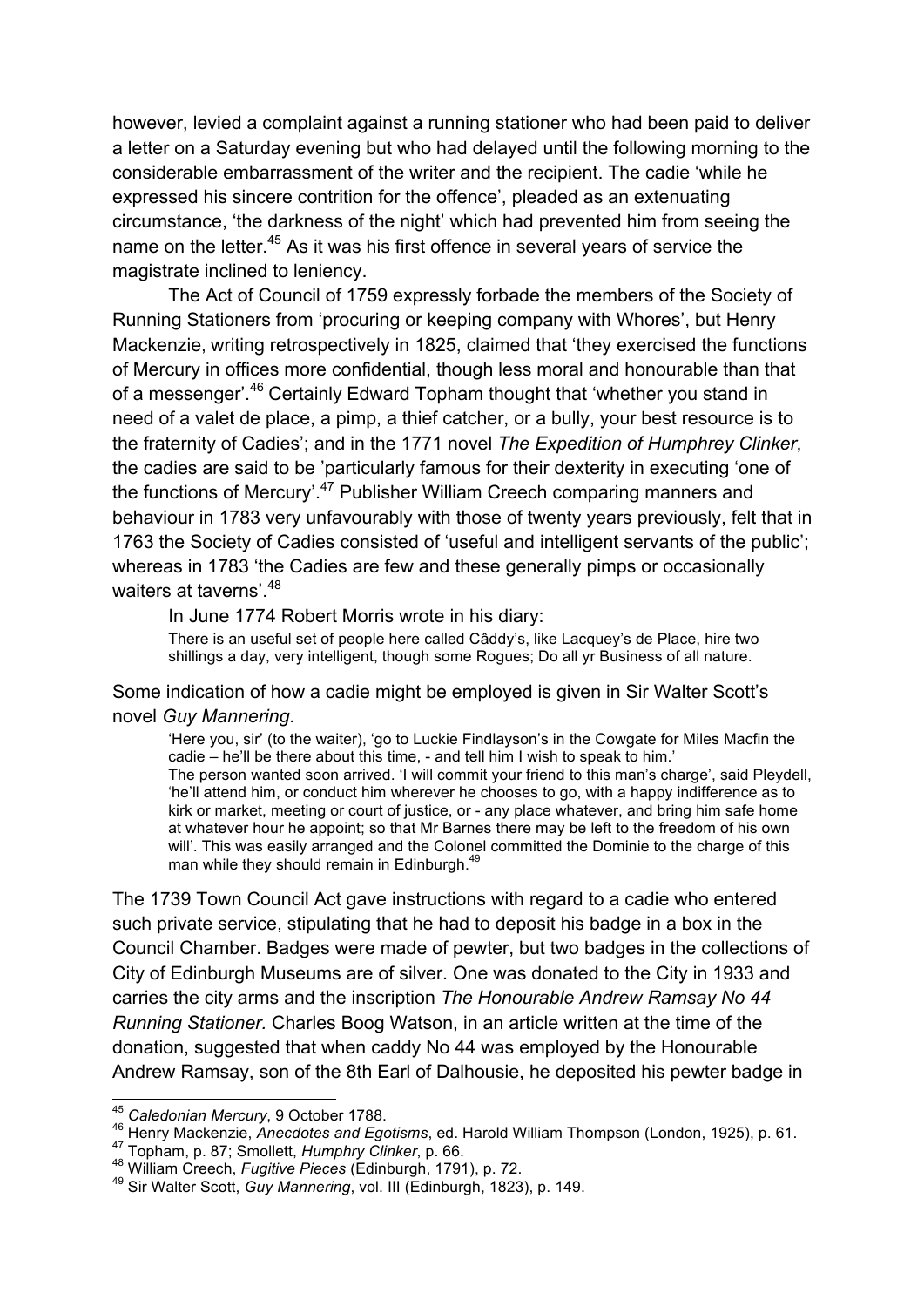the box and received from his employer, a silver badge. On the termination of his employment, he returned that silver badge which remained among family papers until 1933. To substantiate his theory, Boog Watson pointed out that:

there are two other badges of the Running Stationers known to be in existence and are privately owned. One of these is silver…bearing the name *Lieutenant Alston*, *Royal Edinburgh Volunteers*. The other is pewter, bears the same stamp number as the silver one and has stamped on it *Wm. Alston*. This suggests that when the cadie's own badge was deposited in the box, the name of his employer was stamped upon it, and that a new pewter badge was supplied to him on his return to public service.<sup>50</sup>

The second silver badge came into the collection in 1964 and carries the name '*George Douglas esq. Of Clivers No. 32'*. There is no written evidence to substantiate Boog Watson's theory, and it might be questioned if an employer would go to the trouble of having a silver badge made for a temporary employee, although having a personal cadie would be a status symbol, a pale imitation of liveried servants. If it were not for the pewter badge, an alternative interpretation could be that Ramsay, Alston and Douglas had at some time been made honorary members of the Society of Running Stationers. Henry Mackenzie in one of his *Anecdotes and Egotisms* recounted that Lord Dunmore was admitted a member of the Society, and being confined by indisposition, received a weekly sickness benefit from the Society's treasurer. But perhaps that anecdote serves more as an example of the cadies' humour.

Tobias Smollett certainly attributed humour and resourcefulness to the cadies in his 1771 epistolary novel *The Expedition of Humphry Clinker.* The character Jery Melford provided an account of an entertainment given by them to various noblemen and gentlemen after Leith Races.

I received a card on this occasion, and went thither with half a dozen of my acquaintance. – In a large hall the cloth was laid on a long range of tables joined together, and here the company seated themselves, to the number of about fourscore, lords and lairds, and other gentlemen, courtezans and cawdies mingled together.... The toastmaster, who sat at the upper end, was one cawdie Fraser, a veteran pimp, distinguished for his humour and sagacity, well-known and much respected in his profession by all the guests, male and female, that were assembled. – He had bespoke the dinner and the wine: he had taken care that all his brethren should appear in decent apparel and clean linen; and he himself wore a periwig with three tails, in honour of the festival....After the desert, Mr Fraser proposed the following toasts, which I don't pretend to explain........All these toasts being received with loud bursts of applause, Mr Fraser called for pint glasses, and filled his own to the brim: then standing up, and all his brethren following his example, 'Ma lords and gentlemen(cried he), here is a cup of thanks for the great and undeserved honour you have done your poor errand-boys this day'. – So saying, he and they drank off their glasses in a trice, and, quitting their seats, took their station each behind one of the other guests; – exclaiming 'Noo we're your honours cawdies again'.<sup>5</sup>

One of the noblemen present had therefore to pay the bill.

Edmund Burt attributed uncommon acuteness to the cadies and recounted a story which he had been told by several people that 'one of the Judges formally abandoned two of his sons for a Time to the caddies' way of life, believing it would

 <sup>50</sup> Edinburgh City Libraries, qYHE9755[D35238], C. B. Boog Watson, *Silver Badge of the Running Stationers or Cadies of Edinburgh*. <sup>51</sup> Smollett, pp.68-9.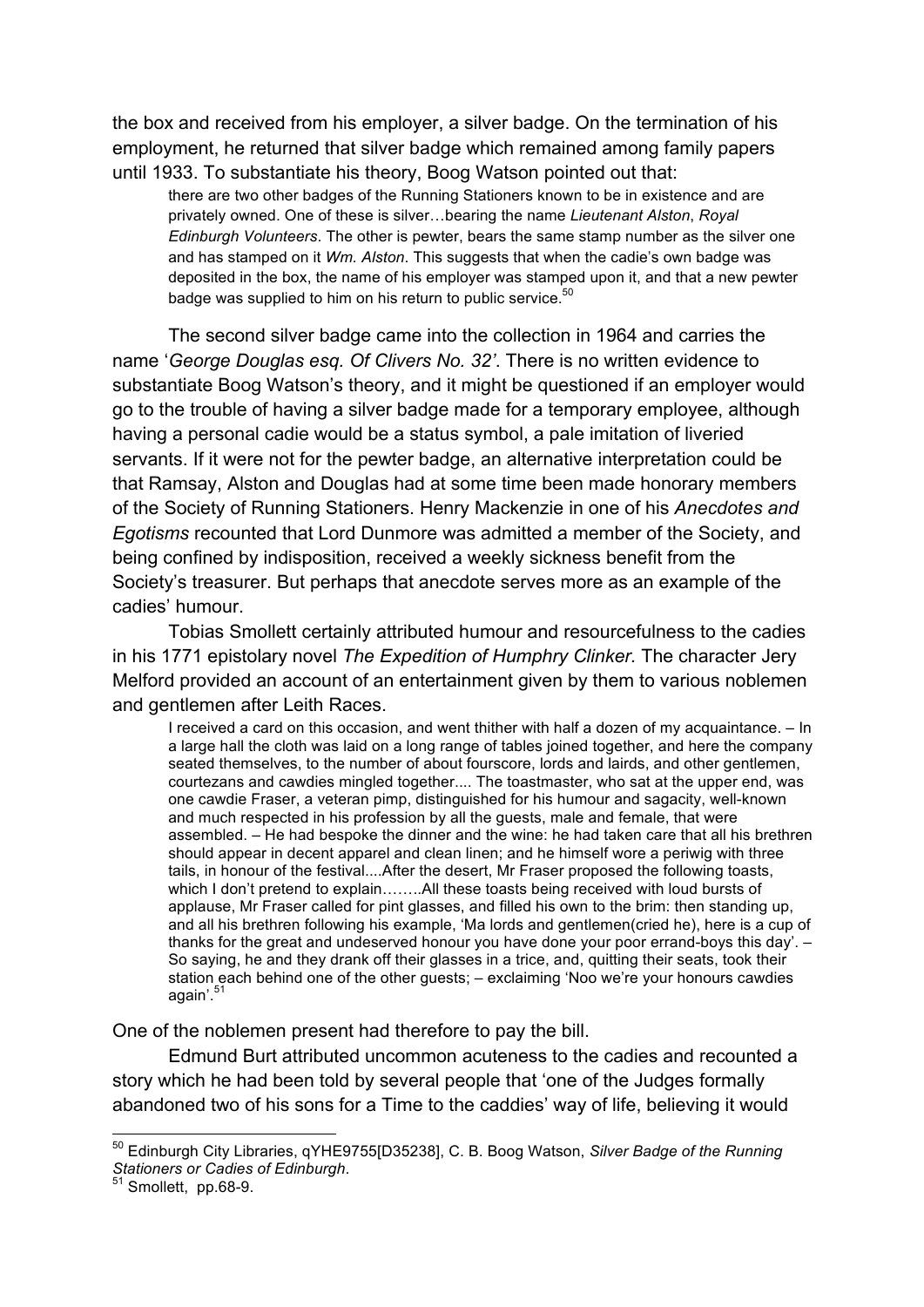create in them a sharpness which might be useful in later life!<sup>52</sup> Certainly the Society of Running Stationers had an eye to the main chance as an episode reported in a magazine in 1738 illustrates. A mad dog belonging to a butcher having run amok in the Fleshmarket, the Town Council issued a proclamation ordering all dogs belonging to the Fleshers' Incorporation to be put to death; and other dogs to be removed from the City. The City Guard and Town Officers were empowered to kill all dogs seen on the streets after noon the following day, with a reward of one shilling to be paid for every dog killed. However:

The street cadies went very early in obedience to this edict, for the drum had scarce gone round to intimate the same, when they fell a knocking o' the head all suspicious or ill affected curs, some of which they hanged on sign posts etc. and with difficulty could they be restrained from killing the dogs that lead the blind about the streets, or attacking the ladies with their lap dogs.<sup>53</sup>

A similar measure about mad dogs had to be enacted in 1762 when the Council authorised the Town Officers, City Guard, Cadies, Chairmen, Porters and Suttymen to put to death all dogs found strolling on the streets for a period of 20 days. No unseemly behaviour was reported on this occasion.<sup>54</sup>

In September 1792 a broadside was cried on the streets of Edinburgh telling of a 'Barbarous, Cruel, and Inhuman MURDER Committed on the Body of William Brown, Cadie in Edinburgh by his own wife Isobell Smith on the night of 3d Sept 1792<sup>'.55</sup> In attempting to account for such wickedness, the writer suggested that perhaps she had though she was better off without him 'now that he was old and not able to work for her and that the allowance he had from the Cadies Box was not sufficient to support him<sup>', 56</sup> As early as 1699 the cadies had been making provision for sickness and their poor and if an entry in Mr Charles Gordon's accounts for 1785 to 1788 is not unique, the cadies had been supplementing their benefit funds by soliciting donations. On 6 August Mr Gordon recorded the receipt of one guinea as the Duke of Gordon's 'contribution to the Cadies Box'.<sup>57</sup> By the end of the eighteenth century such donations must have been welcome as the need for the Society of Running Stationers diminished with the growth of the New Town and its regulated streets. In 1825, Henry Mackenzie wrote of the caddies:

They are now almost obsolete, except that at the beginning of each winter session one may see their boxkeeper standing at the door of the Parliament House with the box of the Society in his hands for a New Year's gift to be added to the funds of the Society.<sup>58</sup>

<sup>&</sup>lt;sup>52</sup> Burt, p. 25.<br><sup>53</sup> *Gentleman's Magazine*, April 1738.<br><sup>54</sup> *Caledonian Mercury*, 29 September, 2, 4, October 1762.<br><sup>55</sup> NLS, 6.365(090), 1792.

<sup>56</sup> Ibid.

<sup>57</sup> NRS, GD44/51/408/8, *Mr Charles Gordon's accounts 1785-1788*. <sup>58</sup> Mackenzie, p. 61.